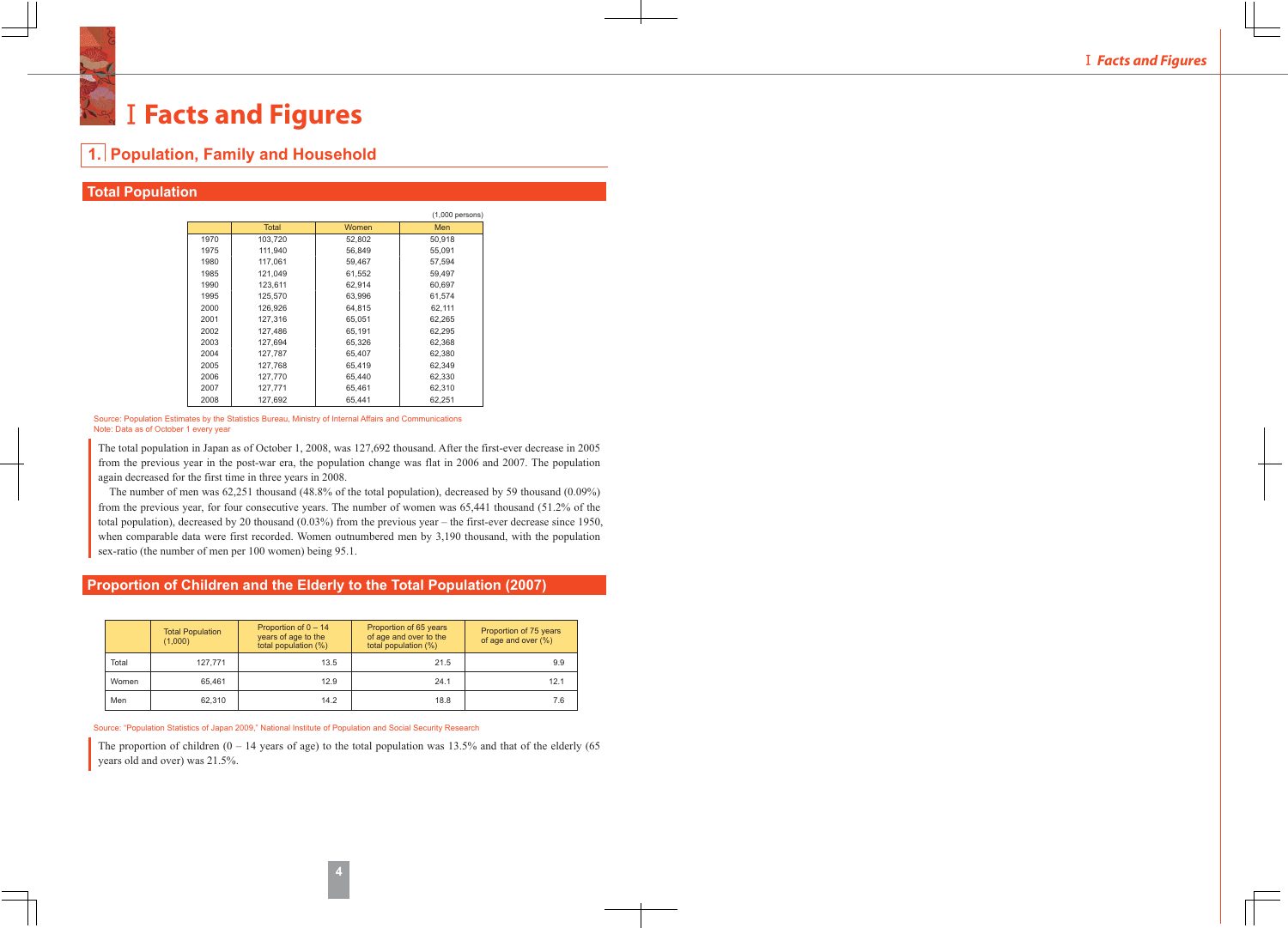

## **Changes in Live Births and Total Fertility Rate**

Source: "Vital Statistics of Japan," Ministry of Health, Labour and Welfare

The total fertility rate in 2008 was 1.37, increased by 0.03 point from the previous year for three consecutive years. The number of childbirths was 1,091,156 in 2008, increased by 1,338 from the previous year. However, both still remain at a low level.

## **Average Age of First Marriage**

|      | Wife | <b>Husband</b> | Age difference<br>$(hushand - wife)$ |
|------|------|----------------|--------------------------------------|
| 1970 | 24.2 | 26.9           | 2.7                                  |
| 1980 | 25.2 | 27.8           | 2.6                                  |
| 1990 | 25.9 | 28.4           | 2.5                                  |
| 2000 | 27.0 | 28.8           | 1.8                                  |
| 2007 | 28.3 | 30.1           | 1.8                                  |

Source: "Population Statistics of Japan 2009," National Institute of Population and Social Security Research

The average age of the first marriage for both men and women has gone up.